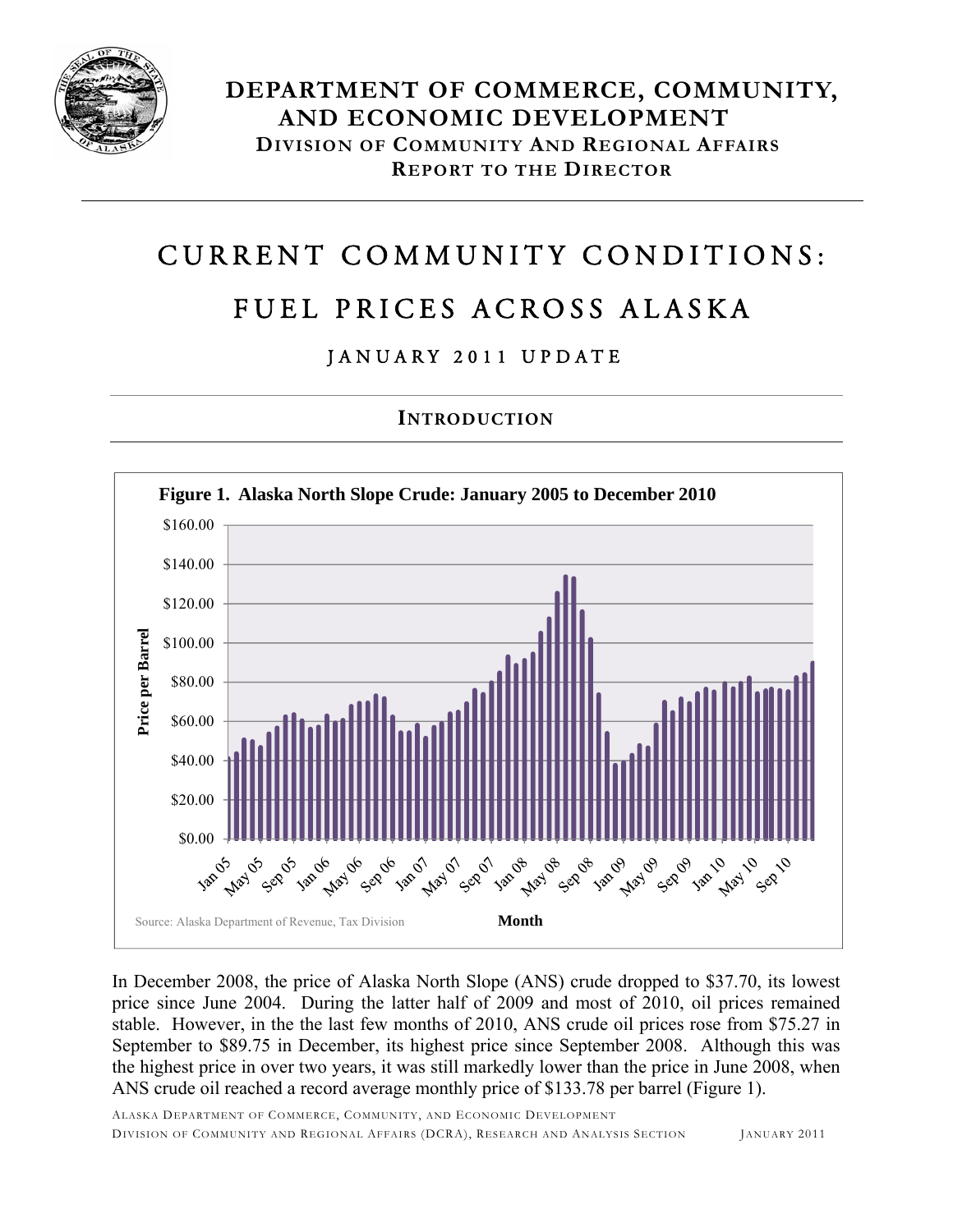The national average price of gasoline peaked at \$4.11 per gallon in mid-July 2008 and dropped to \$1.65 per gallon by the end of December 2008. In early June 2009, the price rose to \$2.54 per gallon and remained mostly level until December of 2010, when the price once again rose above \$3.00 per gallon. As of the last week of January 2011, the average price is \$3.11 per gallon.

National average heating fuel prices are only tracked from October to March. Those prices peaked at an all-time high of \$3.85 per gallon in March 2008. However, by December 2008, the prices had fallen to \$2.33, similar to the average heating fuel prices in 2006 and 2007 before prices spiked.<sup>1</sup> Prices remained at that level from January to March of 2009. Since then, prices have risen. This winter, the average price was \$2.96 when tracking began again in October 2010. In January of 2011, the average price was \$3.43.

In January 2011, the Division of Community and Regional Affairs (DCRA) repeated a statewide survey of retail heating fuel and gasoline prices in a cross-section of 100 select Alaska communities, first initiated during 2005 (*Community Conditions: Fuel Prices Across Alaska*). This report, *Current Community Conditions: Fuel Prices Across Alaska, January 2011 Update*, summarizes fuel survey findings, discusses changes in fuel prices during the recent past, lists fuel prices in each community on the date of contact, and provides a current and historical perspective on fluctuating fuel prices.

#### **METHODOLOGY**

The DCRA Research and Analysis Section and Local Government Assistance Section developed a survey and selected a community sample during 2005. Communities were strategically selected to represent differing socioeconomic conditions in rural Alaska regions, including the Interior, Gulf Coast, Northern, Northwest, Southeast, Southwest, and Western regions (Figure 2). Selected communities had generally been recipients of an Alaska Energy Authority bulk fuel project.

To accurately and consistently track longitudinal changes in fuel prices, the 2005 survey and community sample were used to collect 2006, 2007, 2008, 2009, 2010, and 2011 fuel information – the communities and core questionnaire items have remained the same since 2005.

DCRA Research and Analysis staff conducted the survey between January 18 and January 24, 2011. In total, local fuel retailers serving 100 communities were contacted (via telephone) and asked to provide current per gallon prices on heating fuel (#1) and gasoline (Figure 2). All fuel price quotes reflect prices at the vendors' pump stations. Survey results are one-time

 $\overline{a}$ 

<sup>1</sup> Source: United States Department of Energy, Energy Information Administration. Note: Heating fuel prices are only recorded from October to March. Gasoline prices are recorded year-round.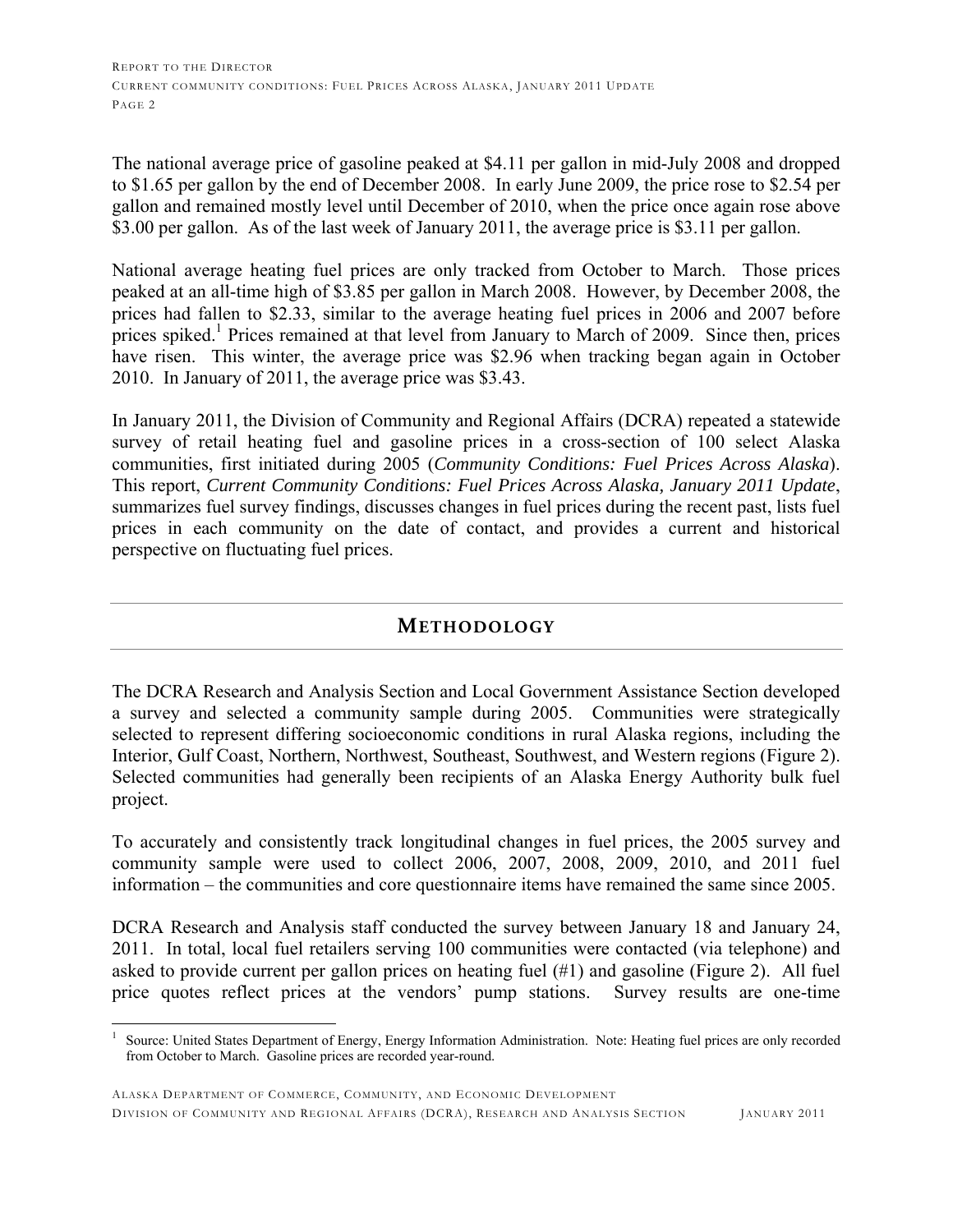

ALASKA DEPARTMENT OF COMMERCE, COMMUNITY, AND ECONOMIC DEVELOPMENT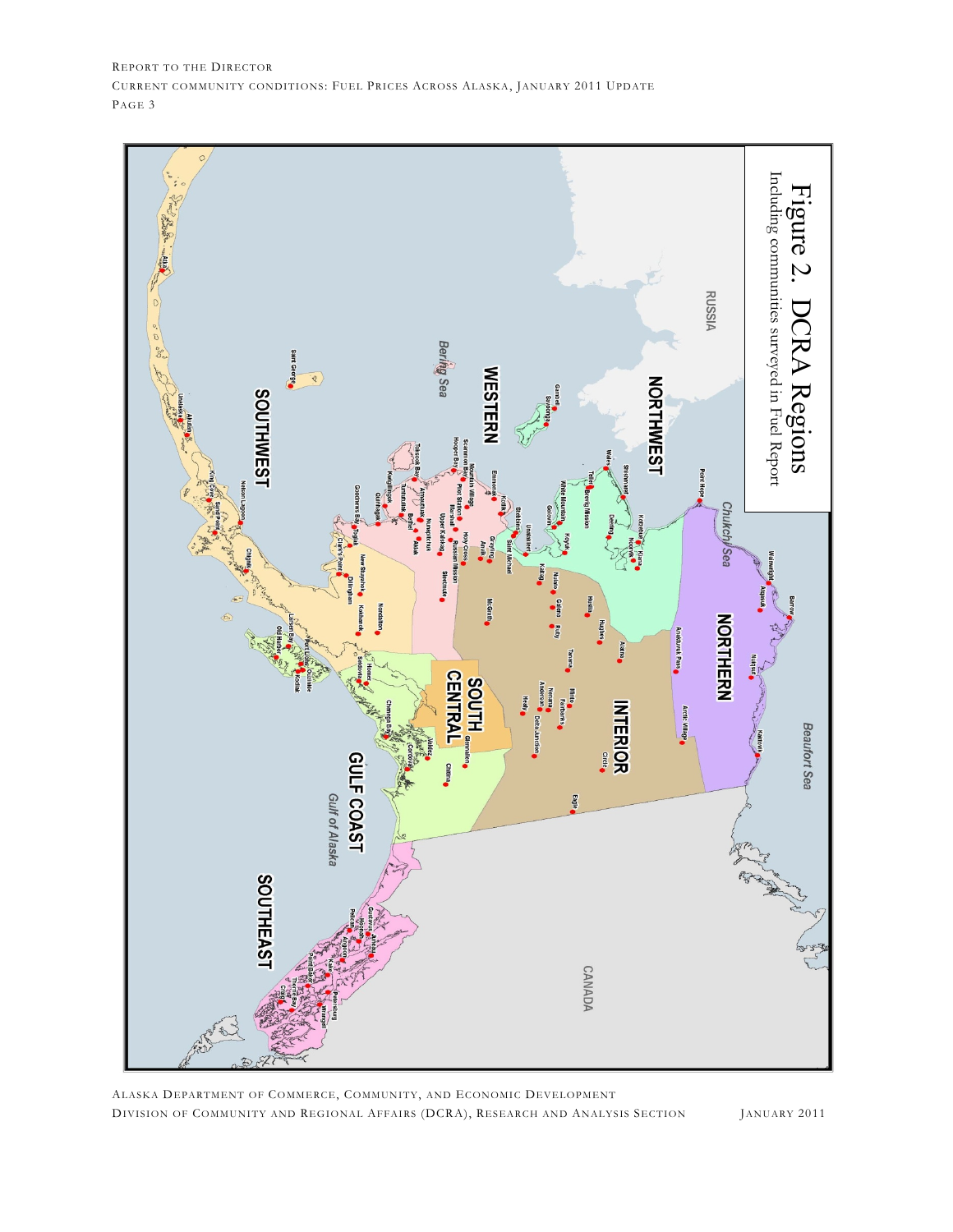measurements and representative of retail fuel prices on the particular day of contact. Heating fuel and gasoline prices may have changed between the time of contact and the publication of this report.

| Table 1. January 2011: Heating Fuel #1 Prices per Gallon across Alaska |               |          |        |                                              |        |        |         |  |  |  |  |
|------------------------------------------------------------------------|---------------|----------|--------|----------------------------------------------|--------|--------|---------|--|--|--|--|
|                                                                        | Gulf<br>Coast | Interior |        | Northern   Northwest   Southeast   Southwest |        |        | Western |  |  |  |  |
| High                                                                   | \$6.16        | \$10.00  | \$2.60 | \$8.06                                       | \$5.09 | \$6.80 | \$6.26  |  |  |  |  |
| Low                                                                    | \$3.30        | \$3.45   | \$1.40 | \$4.03\$                                     | \$3.59 | \$3.16 | \$4.27  |  |  |  |  |
| Average                                                                | \$4.19        | \$4.94   | \$1.83 | \$5.65                                       | \$4.16 | \$4.91 | \$5.46  |  |  |  |  |

#### **CURRENT FUEL PRICES ACROSS ALASKA**

#### Average heating fuel prices per gallon vary by region (Table 1). Alaska communities in the Northwest Region reported the highest average heating fuel retail price at \$5.65 per gallon, while Northern communities reported the lowest average retail price at \$1.83 per gallon. The North Slope Borough subsidizes residential heating fuel costs in six of its seven communities. Excluding the Northern Region, Southeast communities experienced the lowest heating fuel prices, at an average of \$4.16 per gallon. This is because of its relatively short distance to fuel distribution centers and year-round marine access, which is also true for communities in the Gulf Coast Region, which has the next-lowest average price. Although the Southwest Region has year-round marine access, its greater distance from distribution centers causes higher prices. In other parts of the state, many rural communities are located off the road system and have limited waterway transportation. Such isolation contributes to higher fuel costs. In the Northern, Northwest, and Western regions, most communities depend on a few bulk fuel barge deliveries per year. Sometimes, fuel must be flown into the community.

|                      | Table 2. January 2011: Northern Region Heating Fuel (#1) and Gasoline |  |  |  |
|----------------------|-----------------------------------------------------------------------|--|--|--|
| <b>Retail Prices</b> |                                                                       |  |  |  |

| <b>Community</b>      | <b>Community Retailer</b>       | <b>Residential</b> | <b>Heating Fuel Retail Price</b><br><b>Commercial</b> | <b>Gasoline Retail</b><br><b>Price</b> |
|-----------------------|---------------------------------|--------------------|-------------------------------------------------------|----------------------------------------|
| <b>Anaktuvuk Pass</b> | Nunamiut Corporation            | \$1.55             | \$9.25                                                | \$8.10                                 |
| Atqasuk               | <b>Atgasuk Corporation</b>      | \$1.40             | \$4.90                                                | \$4.10                                 |
| Barrow                | BUEC, Inc.                      | Natural Gas        | Natural Gas                                           | \$4.25                                 |
| Kaktovik              | Kaktovik Inupiat<br>Corporation | \$2.60             | \$6.95                                                | \$4.00                                 |
| Nuiqsut               | Kuukpik Corporation             | \$2.30             | \$6.70                                                | \$5.00                                 |
| Point Hope            | Tigara Corporation              | \$1.64             | \$6.35                                                | \$4.83                                 |
| Wainwright            | Olgoonik Corporation            | \$1.50             | \$7.30                                                | \$5.89                                 |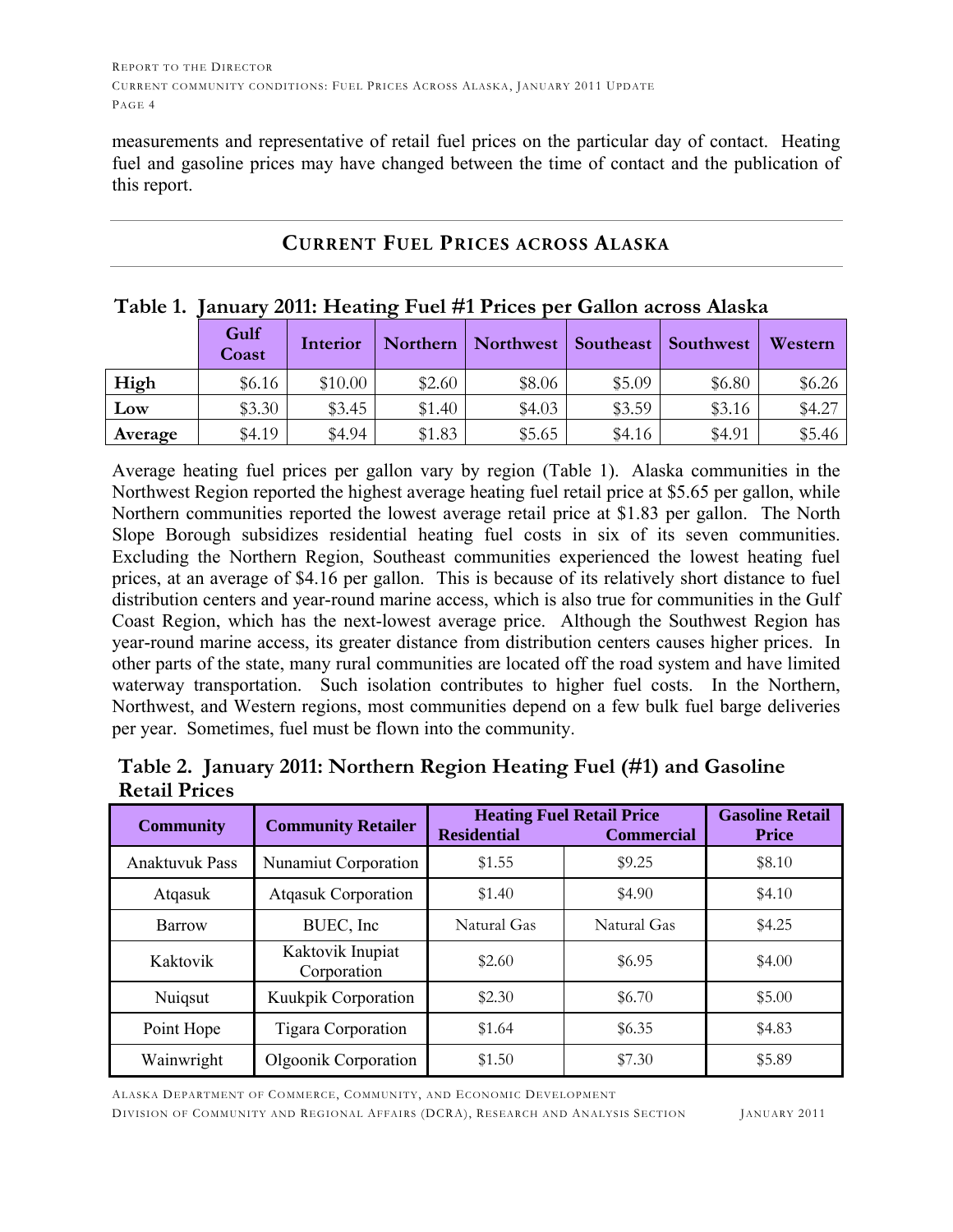Of noteworthy importance, the North Slope Borough (Northern Region) has village corporations that distribute fuel to residents throughout the Northern Region and, within the community, charge only a delivery fee on a per gallon basis. The North Slope Borough does not subsidize heating fuel for commercial use. Consequently, the retail price of heating fuel for commercial entities is significantly higher than for residences (Table 2). One Northern Region community, Barrow, heats with natural gas, although Nuiqsut is in the process of converting to natural gas. A new pipeline will transport natural gas from the Alpine Oil Field on the North Slope to the community.

To accurately summarize statewide heating fuel prices, it is appropriate to exclude Northern Region communities because of the North Slope Borough subsidy for residential use heating fuel and natural gas connections. On average, excluding the seven Northern communities, heating fuel retailed for \$4.98 per gallon across the remaining surveyed Alaska communities. The Arctic Village Traditional Council in Arctic Village (Interior Region) reported the highest heating fuel retail price at \$10 per gallon (see Appendix). In contrast, the City of Akutan (Southwest Region) reported the lowest heating fuel retail price at \$3.16 per gallon.

| $\cdot$ | Gulf<br>Coast | Interior | Northern | Northwest | Southeast | Southwest | Western |
|---------|---------------|----------|----------|-----------|-----------|-----------|---------|
| High    | \$6.56        | \$10.00  | \$8.10   | \$8.00    | \$5.18    | \$7.25    | \$6.62  |
| Low     | \$3.37        | \$3.67   | \$4.00   | \$4.55    | \$3.40    | \$3.41    | \$5.09  |
| Average | \$4.47        | \$5.27   | \$5.17   | \$5.99    | \$4.15    | \$5.26    | \$5.92  |

**Table 3. January 2011: Gasoline Prices per Gallon across Alaska**

As Table 3 illustrates, average gasoline prices per gallon varied across Alaska by region. Communities in the Northwest Region reported the highest average gasoline retail price at \$5.99 per gallon, while Southeast Region communities reported the lowest average retail price at \$4.15 per gallon. Statewide retail prices indicated significant variation in gasoline retail price. Specifically, the Arctic Village Traditional Council in Arctic Village (Interior Region) reported the highest gasoline prices at \$10 per gallon. North Pacific in Valdez (Gulf Coast Region) reported the lowest gasoline retail price at \$3.37 per gallon. On average, gasoline retailed for \$5.29 per gallon across the 99 surveyed Alaska communities.<sup>2</sup>

In the Gulf Coast and Interior regions, some communities lie on the road system, and others do not. This causes heating fuel prices to differ between the two groups (Table 4). This contrast is stronger in the Interior, where the average prices for heating oil and gasoline for communities off the road system were \$1.97 and \$1.89 higher, respectively, than the average prices for communities on the road system. In the Gulf Coast Region, where many of the communities can be served year-round by road or barge, the average price was \$0.88 higher (heating fuel) and \$1.09 (gasoline) higher for communities off the road system than the average price for communities on the road system.

 $\overline{a}$ 2 Gasoline is not sold in Ouzinkie.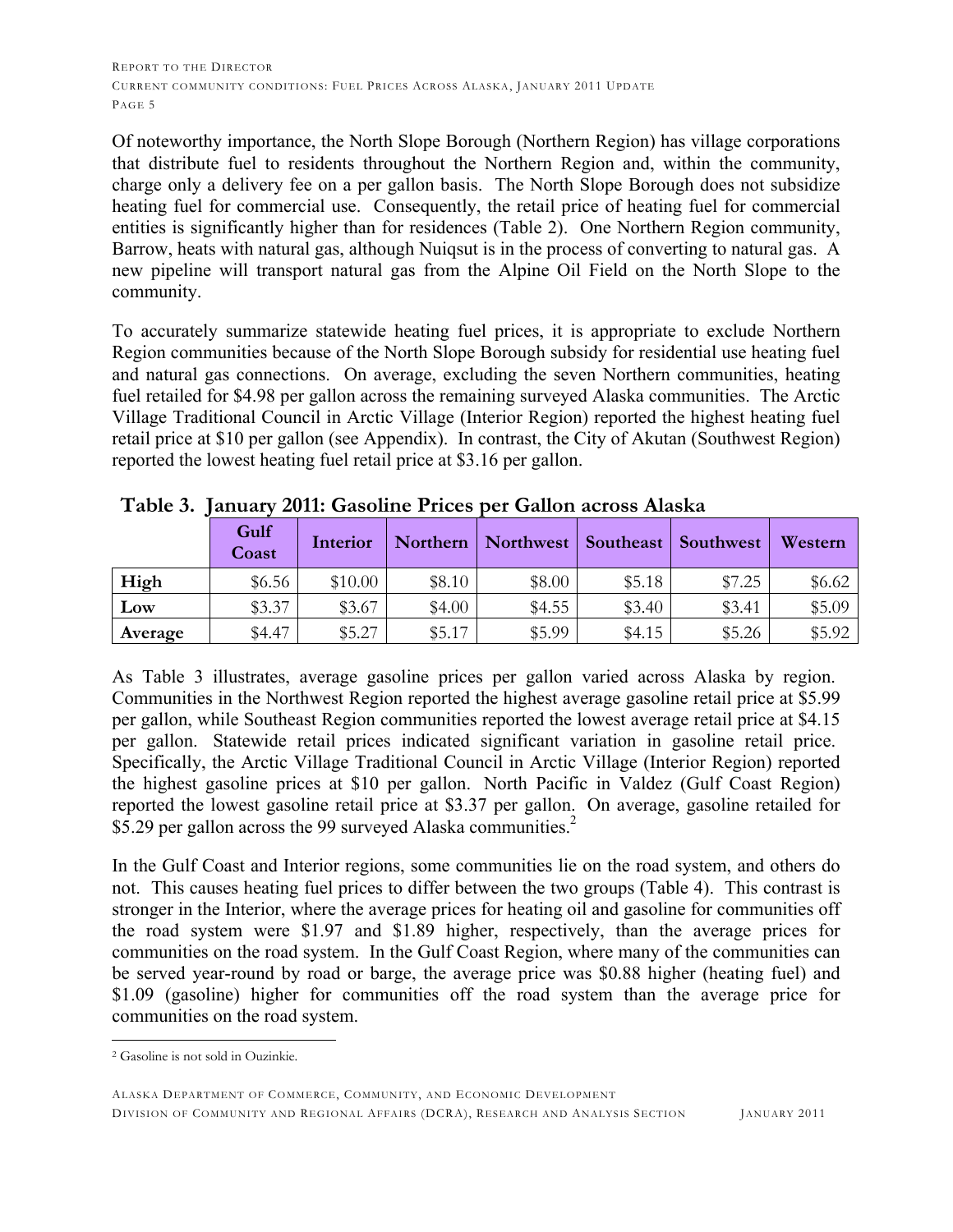| <b>Gulf Coast</b> | On Road System | Off Road System | $\circ$<br>Interior | On Road System | Off Road System |
|-------------------|----------------|-----------------|---------------------|----------------|-----------------|
| Heating Fuel:     |                |                 | Heating Fuel:       |                |                 |
| High              | \$3.73         | \$6.16          | High                | \$4.15         | \$10.00         |
| Low               | \$3.56         | \$3.30          | Low                 | \$3.45         | \$4.10          |
| Average           | \$3.61         | \$4.49          | Average             | \$3.66         | \$5.63          |
| Gasoline:         |                |                 | Gasoline:           |                |                 |
| High              | \$4.13         | \$6.56          | High                | \$4.95         | \$10.00         |
| Low               | \$3.37         | \$3.46          | Low                 | \$3.67         | \$4.75          |
| Average           | \$3.78         | \$4.87          | Average             | \$4.10         | \$5.99          |

**Table 4. January 2011: On the Road System and Off the Road System: Prices in the Gulf Coast and Interior Regions** 

#### **CHANGE IN FUEL PRICES ACROSS ALASKA**

Alaska fuel prices have continued to increase (Figure 3). Excluding Northern communities, the statewide average per gallon heating fuel price rose from \$4.85 in June 2010 to \$4.98 in January 2011. This \$0.13 per gallon price change represented a 3% increase in the statewide average heating fuel price per gallon. Prices in the Northern  $(+13%)$ , Southeast  $(+13%)$ , Gulf Coast  $(+7%)$ , Western  $(+6%)$ , and Southwest  $(+1%)$  regions increased from June 2010 to January 2011. Prices in the Interior (-2%) and Northwest (-1%) regions declined (Figure 4).



**Figure 3. Trend in Average Alaska Fuel Price**  $\rightarrow$  Heating Fuel  $-\rightarrow$  Gasoline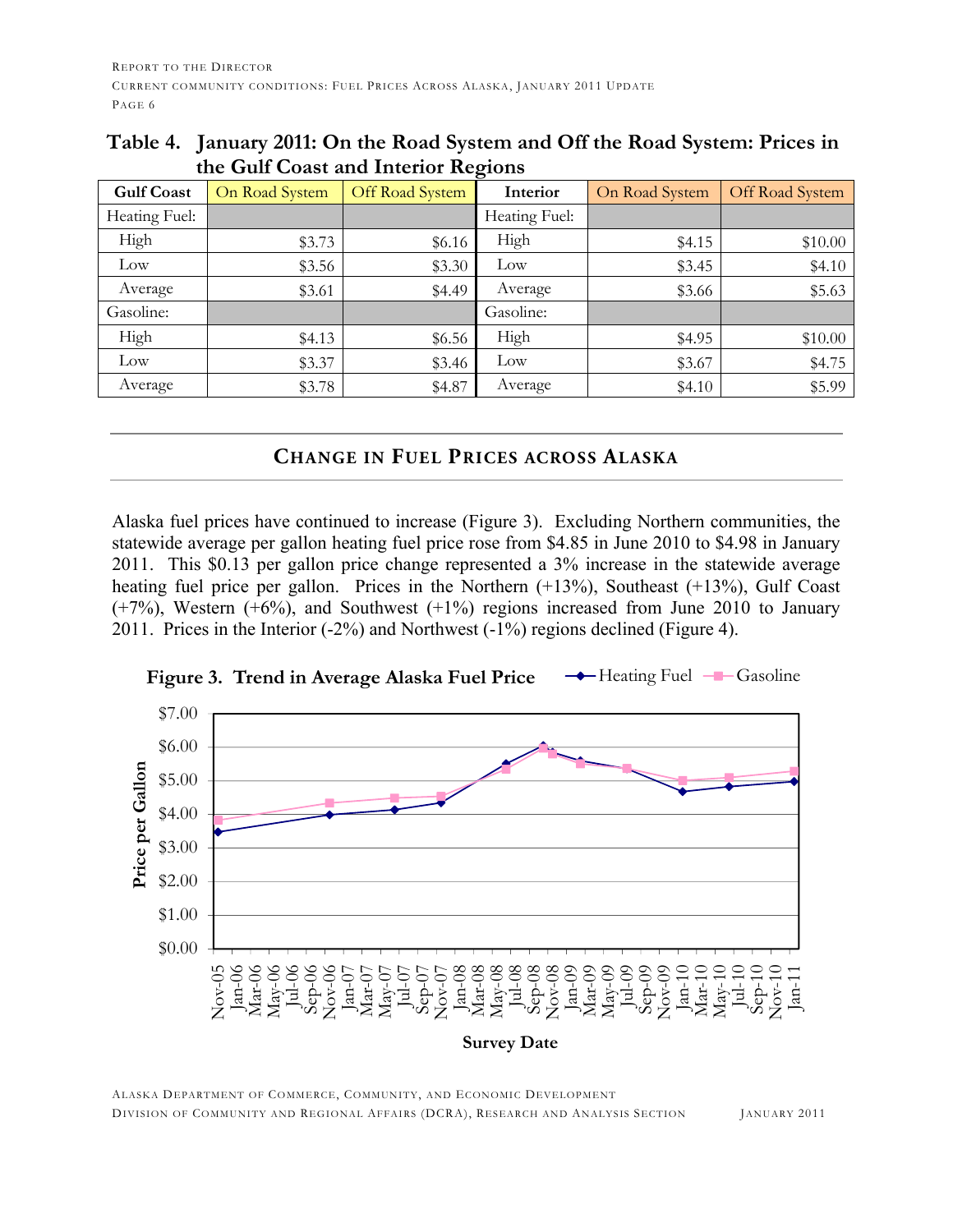The statewide average gasoline price also increased from June 2010 to January 2011, rising from \$5.10 to \$5.29 per gallon (Figure 3). This \$0.19 per gallon average price increase represents a 4% increase in the statewide average price per gallon of gasoline. Gasoline prices per gallon in the Northwest  $(+9\%)$ , Gulf Coast  $(+8\%)$ , Southeast  $(+5\%)$ , Western  $(+4\%)$ , Northern  $(+2\%)$ , and Southwest  $(+1%)$  regions all increased. Prices in the Interior Region  $(-1%)$  decreased from June 2010 to January 2011 (Figure 5).



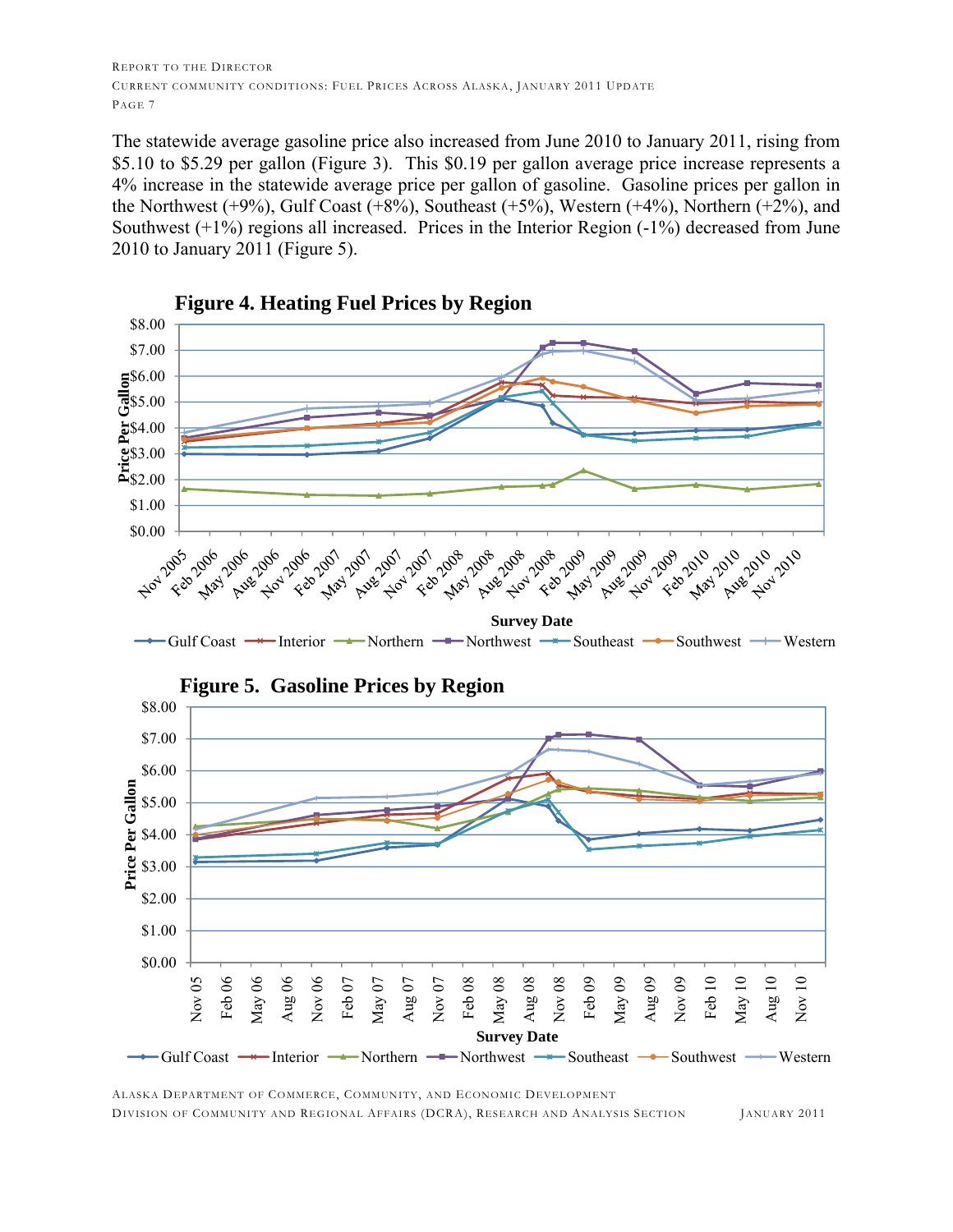#### **SUMMARY**

During January 2011, current retail heating fuel (#1) and gasoline prices were collected from 100 select communities across Alaska. Heating fuel retail prices per gallon ranged from \$3.16 (Akutan) to \$10.00 (Arctic Village), and the statewide average price was \$4.98 per gallon. Gasoline retail prices per gallon ranged from \$3.37 (Valdez) to \$10.00 (Arctic Village), and the statewide average price was \$5.29. In general, average heating fuel and gasoline prices are lower than their peak in the summer of 2008. They have, however, increased by 3% and 4%, respectively, since June 2010. Although fuel prices are lower than in 2008, they are still significantly higher than in 2005. Since November 2005, the statewide average cost of heating fuel has increased 43% from \$3.48, and the statewide average cost of gasoline has increased 38% from \$3.83.

These increased fuel and energy costs, combined with high unemployment rates, limited local economies, and local governments struggling to provide basic local services, continue to present rural Alaska communities and households with challenging circumstances.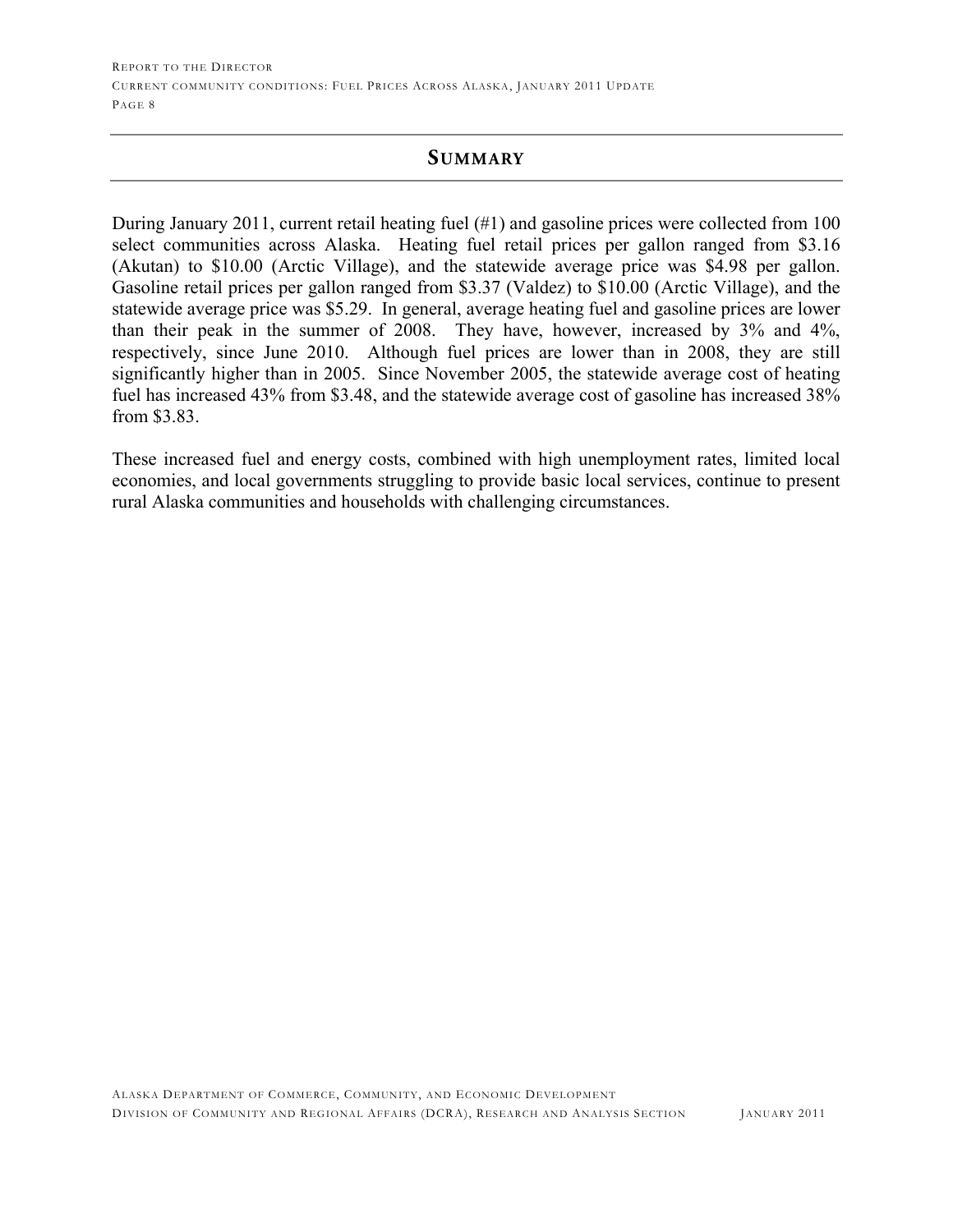### **Appendix: Community Heating Fuel and Gasoline January 2011**

| <b>Community</b>      | <b>Region</b> | <b>Community</b><br><b>Retailer:</b><br>(entity selling fuel) | <b>Heating</b><br>Fuel #1<br>01/2011<br><b>Retail:</b><br>(selling price<br>per gallon -<br>\$S) | <b>Percent</b><br>$(%)+/-$<br><b>Statewide</b><br><b>Heating</b><br><b>Fuel</b><br><b>Average</b><br>$(\$4.98*)$ : | <b>Percent</b><br>$+/-$<br>06/2010<br><b>Retail:</b><br>(selling price<br>per gallon) | <b>Gasoline</b><br>01/2011<br><b>Retail</b><br><b>Price:</b><br>(selling price<br>per gallon -<br>\$\$) | <b>Percent</b><br>$(\frac{9}{6}) +/-$<br><b>Statewide</b><br><b>Gasoline</b><br><b>Average</b><br>$(\$5.29):$ | Percent $+/-$<br>06/2010<br><b>Retail:</b><br>(selling price per<br>gallon) |
|-----------------------|---------------|---------------------------------------------------------------|--------------------------------------------------------------------------------------------------|--------------------------------------------------------------------------------------------------------------------|---------------------------------------------------------------------------------------|---------------------------------------------------------------------------------------------------------|---------------------------------------------------------------------------------------------------------------|-----------------------------------------------------------------------------|
| Chenega Bay           | Gulf<br>Coast | Chenega Bay<br>Utility                                        | \$6.16                                                                                           | 24%                                                                                                                | 6%                                                                                    | \$6.56                                                                                                  | 24%                                                                                                           | 14%                                                                         |
| Chitina <sup>®</sup>  | Gulf<br>Coast | Chitina<br>Services                                           | \$3.57                                                                                           | $-28%$                                                                                                             | 6%                                                                                    | \$3.80                                                                                                  | $-28%$                                                                                                        | 3%                                                                          |
| Cordova               | Gulf<br>Coast | Hovers<br>Mover                                               | \$3.68                                                                                           | $-26%$                                                                                                             | 7%                                                                                    | \$4.20                                                                                                  | $-21%$                                                                                                        | 17%                                                                         |
| Glennallen ®          | Gulf<br>Coast | Crowley                                                       | \$3.57                                                                                           | $-28%$                                                                                                             | 6%                                                                                    | \$3.80                                                                                                  | $-28%$                                                                                                        | 3%                                                                          |
| Homer <sup>®</sup>    | Gulf<br>Coast | Homer Run<br>Oil                                              | \$3.56                                                                                           | $-29%$                                                                                                             | 24%                                                                                   | \$4.13                                                                                                  | $-22%$                                                                                                        | 11%                                                                         |
| Kodiak                | Gulf<br>Coast | Petro Marine                                                  | \$3.30                                                                                           | $-34%$                                                                                                             | $2\%$                                                                                 | \$3.46                                                                                                  | $-35%$                                                                                                        | 3%                                                                          |
| Larsen Bay            | Gulf<br>Coast | City of<br>Larsen Bay                                         | \$5.74                                                                                           | 15%                                                                                                                | 23%                                                                                   | \$6.50                                                                                                  | 23%                                                                                                           | 30%                                                                         |
| Old Harbor            | Gulf<br>Coast | City of Old<br>Harbor                                         | \$4.97                                                                                           | $0\%$                                                                                                              | 3%                                                                                    | \$4.89                                                                                                  | $-8%$                                                                                                         | N/A                                                                         |
| Ouzinkie <sup>†</sup> | Gulf<br>Coast | Ouzinkie<br>Native<br>Corporation                             | \$3.61                                                                                           | $-28%$                                                                                                             | 4%                                                                                    | N/A                                                                                                     | N/A                                                                                                           | N/A                                                                         |
| Port Lions            | Gulf<br>Coast | Kizhuyak Oil<br>Sales                                         | \$4.12                                                                                           | $-17%$                                                                                                             | $0\%$                                                                                 | \$4.05                                                                                                  | $-23%$                                                                                                        | $-6%$                                                                       |
| Seldovia              | Gulf<br>Coast | Seldovia Fuel<br>and Lube                                     | \$4.33                                                                                           | $-13%$                                                                                                             | 4%                                                                                    | \$4.46                                                                                                  | $-16%$                                                                                                        | $0\%$                                                                       |
| Valdez ®              | Gulf<br>Coast | North Pacific                                                 | \$3.73                                                                                           | $-25%$                                                                                                             | $-11%$                                                                                | \$3.37                                                                                                  | $-36%$                                                                                                        | $-11%$                                                                      |
| Alatna                | Interior      | Alatna<br>Traditional<br>Council                              | \$6.50                                                                                           | 31%                                                                                                                | $0\%$                                                                                 | \$7.50                                                                                                  | 42%                                                                                                           | $7\%$                                                                       |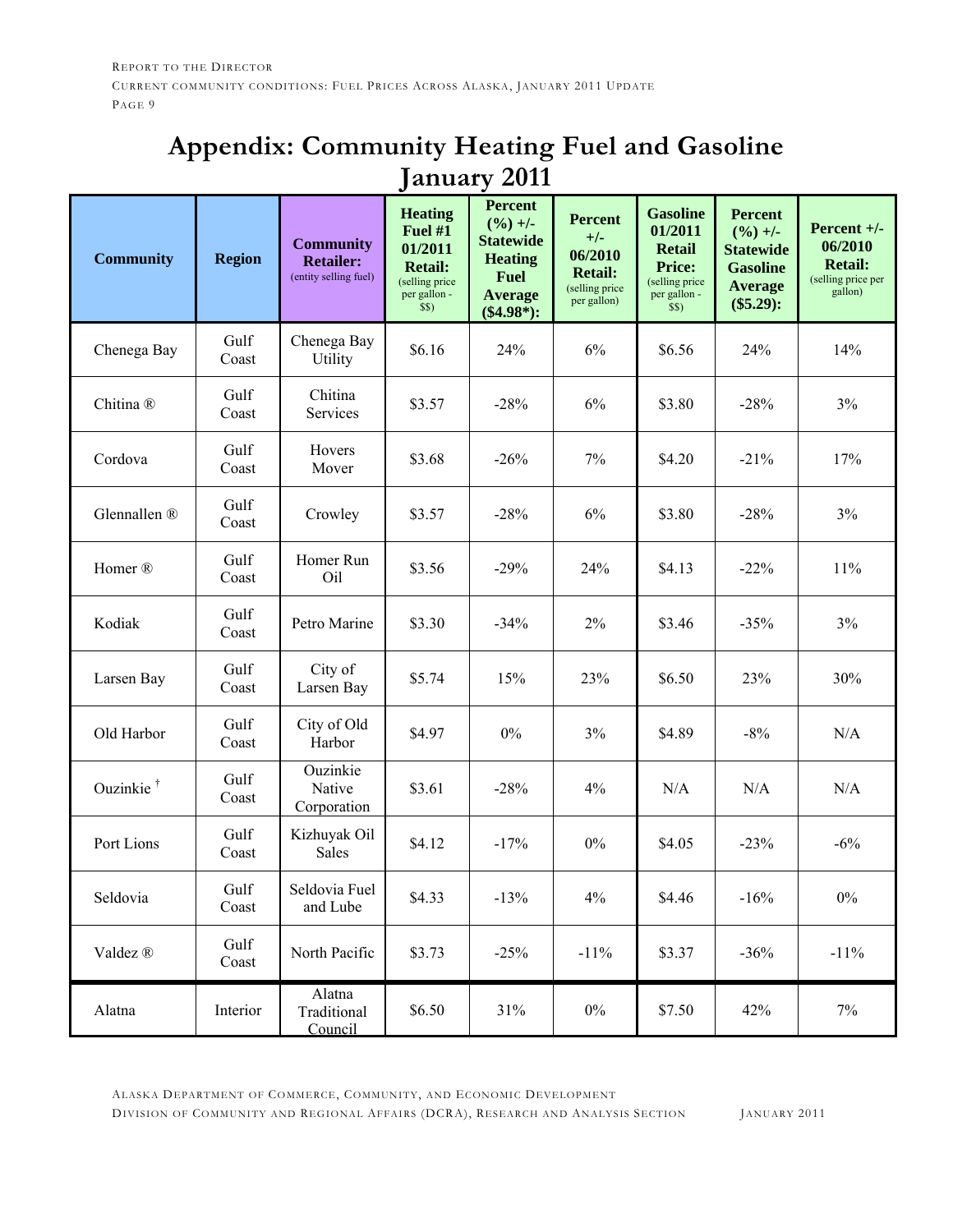| <b>Community</b>              | <b>Region</b> | <b>Community</b><br><b>Retailer:</b><br>(entity selling fuel) | <b>Heating</b><br><b>Fuel #1</b><br>01/2011<br><b>Retail:</b><br>(selling price<br>per gallon -<br>\$\$) | <b>Percent</b><br>$(\frac{9}{6}) +$ -<br><b>Statewide</b><br><b>Heating</b><br><b>Fuel</b><br><b>Average</b><br>$(\$4.98^*):$ | <b>Percent</b><br>$+/-$<br>06/2010<br><b>Retail:</b><br>(selling price<br>per gallon) | <b>Gasoline</b><br>01/2011<br><b>Retail</b><br><b>Price:</b><br>(selling price<br>per gallon -<br>\$\$) | <b>Percent</b><br>$(\frac{9}{6}) +$ /-<br><b>Statewide</b><br><b>Gasoline</b><br>Average<br>$(\$5.29):$ | Percent $+/-$<br>06/2010<br><b>Retail:</b><br>(selling price per<br>gallon) |
|-------------------------------|---------------|---------------------------------------------------------------|----------------------------------------------------------------------------------------------------------|-------------------------------------------------------------------------------------------------------------------------------|---------------------------------------------------------------------------------------|---------------------------------------------------------------------------------------------------------|---------------------------------------------------------------------------------------------------------|-----------------------------------------------------------------------------|
| Anderson ®                    | Interior      | Nenana<br>Heating                                             | \$3.79                                                                                                   | $-24%$                                                                                                                        | $5\%$                                                                                 | \$3.70                                                                                                  | $-30%$                                                                                                  | $0\%$                                                                       |
| Anvik                         | Interior      | Deloyges,<br>Inc.                                             | \$4.50                                                                                                   | $-10%$                                                                                                                        | $0\%$                                                                                 | \$5.00                                                                                                  | $-5%$                                                                                                   | $0\%$                                                                       |
| Arctic Village                | Interior      | Arctic<br>Village<br>Traditional                              | \$10.00                                                                                                  | 101%                                                                                                                          | $-9%$                                                                                 | \$10.00                                                                                                 | 89%                                                                                                     | $0\%$                                                                       |
| Circle $\sqrt[8]{\mathbb{R}}$ | Interior      | Village of<br>Circle (Gas)                                    | N/A                                                                                                      | N/A                                                                                                                           | N/A                                                                                   | \$4.70                                                                                                  | $-11%$                                                                                                  | $2\%$                                                                       |
| Delta<br>Junction ®           | Interior      | Delta Fuel                                                    | \$3.49                                                                                                   | $-30%$                                                                                                                        | 13%                                                                                   | \$3.67                                                                                                  | $-31%$                                                                                                  | 3%                                                                          |
| Eagle ®                       | Interior      | Telegraph<br><b>Hill Services</b>                             | \$3.75                                                                                                   | $-25%$                                                                                                                        | $0\%$                                                                                 | \$4.60                                                                                                  | $-13%$                                                                                                  | $2\%$                                                                       |
| Fairbanks ®                   | Interior      | Alaska<br>Petroleum                                           | \$3.45                                                                                                   | $-31%$                                                                                                                        | 7%                                                                                    | \$3.68                                                                                                  | $-30%$                                                                                                  | $5\%$                                                                       |
| Galena                        | Interior      | Crowley<br>Marine<br>Services                                 | \$5.35                                                                                                   | 7%                                                                                                                            | $8\%$                                                                                 | \$5.53                                                                                                  | 5%                                                                                                      | 3%                                                                          |
| Grayling                      | Interior      | <b>HYL</b><br><b>Grayling Fuel</b><br>Company                 | \$4.75                                                                                                   | $-5%$                                                                                                                         | $0\%$                                                                                 | \$5.50                                                                                                  | 4%                                                                                                      | $0\%$                                                                       |
| Healy ®                       | Interior      | Fisher Fuel                                                   | \$3.45                                                                                                   | $-31%$                                                                                                                        | 15%                                                                                   | \$3.69                                                                                                  | $-30%$                                                                                                  | 13%                                                                         |
| <b>Holy Cross</b>             | Interior      | <b>Holy Cross</b><br>Oil Company                              | \$4.47                                                                                                   | $-10%$                                                                                                                        | $-29%$                                                                                | \$5.00                                                                                                  | $-5\%$                                                                                                  | $-17%$                                                                      |
| Hughes                        | Interior      | Hughes City<br>Council                                        | \$8.55                                                                                                   | 72%                                                                                                                           | $0\%$                                                                                 | \$8.00                                                                                                  | 51%                                                                                                     | $7\%$                                                                       |
| Huslia                        | Interior      | Huslia Gas &<br>Oil                                           | \$5.00                                                                                                   | $0\%$                                                                                                                         | 18%                                                                                   | \$5.00                                                                                                  | $-5\%$                                                                                                  | $0\%$                                                                       |
| Kaltag                        | Interior      | Kaltag<br>Cooperative                                         | \$4.75                                                                                                   | $-5\%$                                                                                                                        | $0\%$                                                                                 | \$5.00                                                                                                  | $-5\%$                                                                                                  | $0\%$                                                                       |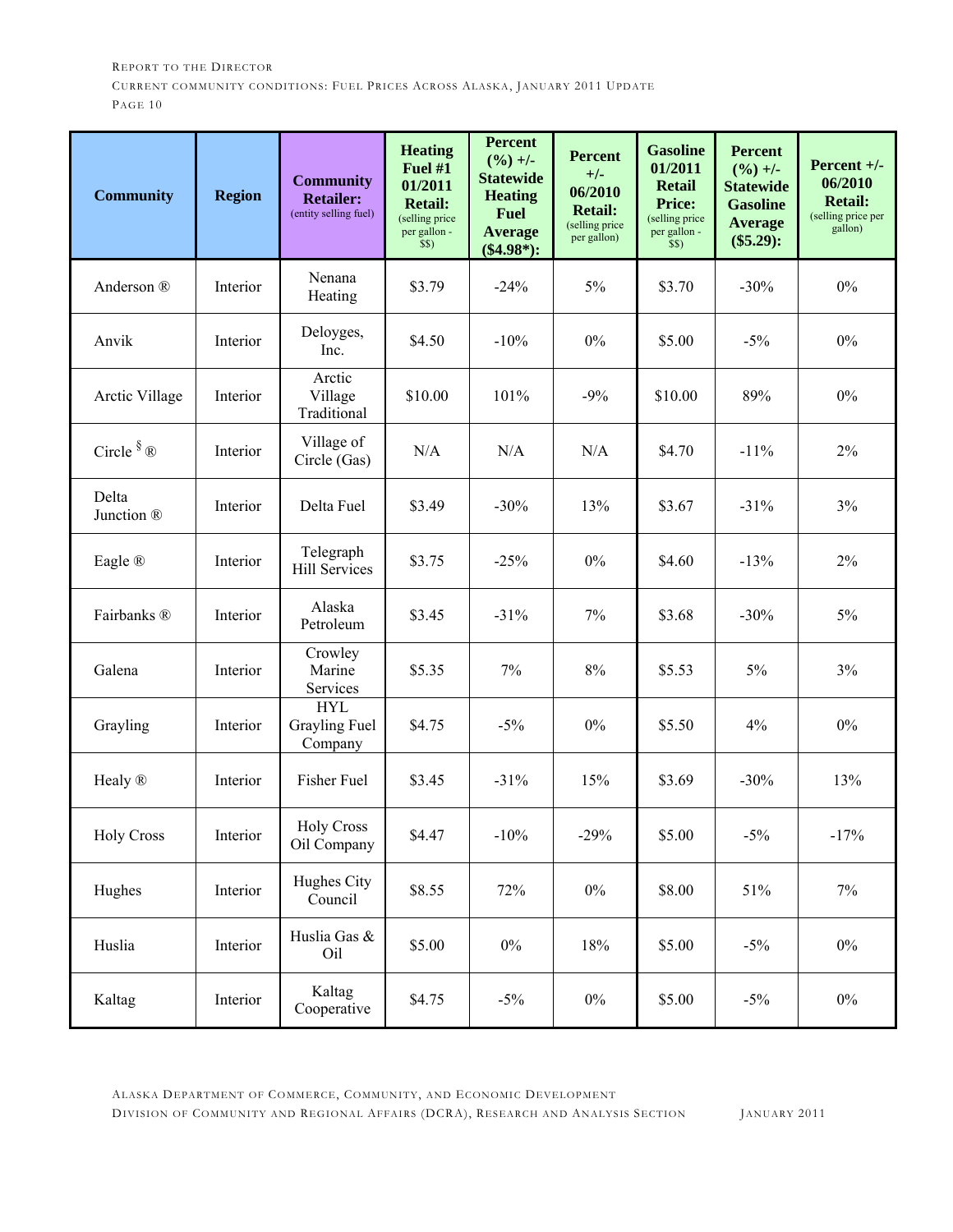| <b>Community</b>         | <b>Region</b> | <b>Community</b><br><b>Retailer:</b><br>(entity selling fuel) | <b>Heating</b><br>Fuel #1<br>01/2011<br><b>Retail:</b><br>(selling price<br>per gallon -<br>\$\$) | <b>Percent</b><br>$(\frac{9}{6}) +$ -<br><b>Statewide</b><br><b>Heating</b><br><b>Fuel</b><br><b>Average</b><br>$(\$4.98^*):$ | <b>Percent</b><br>$+/-$<br>06/2010<br><b>Retail:</b><br>(selling price<br>per gallon) | <b>Gasoline</b><br>01/2011<br><b>Retail</b><br><b>Price:</b><br>(selling price<br>per gallon -<br>\$\$) | <b>Percent</b><br>$(\frac{9}{6}) +/-$<br><b>Statewide</b><br><b>Gasoline</b><br><b>Average</b><br>$(\$5.29):$ | Percent $+/-$<br>06/2010<br><b>Retail:</b><br>(selling price per<br>gallon) |
|--------------------------|---------------|---------------------------------------------------------------|---------------------------------------------------------------------------------------------------|-------------------------------------------------------------------------------------------------------------------------------|---------------------------------------------------------------------------------------|---------------------------------------------------------------------------------------------------------|---------------------------------------------------------------------------------------------------------------|-----------------------------------------------------------------------------|
| McGrath                  | Interior      | Crowley                                                       | \$6.49                                                                                            | 30%                                                                                                                           | 3%                                                                                    | \$6.09                                                                                                  | 15%                                                                                                           | $-28%$                                                                      |
| Minto ®                  | Interior      | North Fork<br>Store                                           | \$4.15                                                                                            | $-17%$                                                                                                                        | 6%                                                                                    | \$4.95                                                                                                  | $-6%$                                                                                                         | 9%                                                                          |
| Nenana <sup>®</sup>      | Interior      | Nenana<br>Heating                                             | \$3.58                                                                                            | $-28%$                                                                                                                        | 3%                                                                                    | \$3.84                                                                                                  | $-27%$                                                                                                        | 4%                                                                          |
| Nulato                   | Interior      | City of<br>Nulato                                             | \$4.50                                                                                            | $-10%$                                                                                                                        | 0%                                                                                    | \$4.75                                                                                                  | $-10%$                                                                                                        | $0\%$                                                                       |
| Ruby                     | Interior      | Dineega Fuel<br>Company                                       | \$4.10                                                                                            | $-18%$                                                                                                                        | $-9%$                                                                                 | \$4.75                                                                                                  | $-10%$                                                                                                        | 3%                                                                          |
| Tanana                   | Interior      | Tanana Tribal<br>Council                                      | \$4.25                                                                                            | $-15%$                                                                                                                        | $-6\%$                                                                                | \$5.71                                                                                                  | 8%                                                                                                            | $-2\%$                                                                      |
| Anaktuvuk<br>Pass        | Northern      | Nunamiut<br>Corporation                                       | \$1.55                                                                                            | $-69%$                                                                                                                        | $0\%$                                                                                 | \$8.10                                                                                                  | 53%                                                                                                           | $0\%$                                                                       |
| Atqasuk                  | Northern      | Atqasuk<br>Corporation                                        | \$1.40                                                                                            | $-72%$                                                                                                                        | $0\%$                                                                                 | \$4.10                                                                                                  | $-22%$                                                                                                        | $0\%$                                                                       |
| Barrow                   | Northern      | Eskimos Inc.                                                  | Natural<br>Gas                                                                                    | N/A                                                                                                                           | N/A                                                                                   | \$4.25                                                                                                  | $-20%$                                                                                                        | $-11%$                                                                      |
| Kaktovik                 | Northern      | Kaktovik<br>Inupiat<br>Corporation                            | \$2.60                                                                                            | $-48%$                                                                                                                        | 29%                                                                                   | \$4.00                                                                                                  | $-24%$                                                                                                        | $-1\%$                                                                      |
| Nuiqsut                  | Northern      | Kuukpik<br>Corporation                                        | \$2.30                                                                                            | $-54%$                                                                                                                        | N/A                                                                                   | \$5.00                                                                                                  | $-5\%$                                                                                                        | $8\%$                                                                       |
| Point Hope               | Northern      | Tigara<br>Corporation                                         | \$1.64                                                                                            | $-67%$                                                                                                                        | $0\%$                                                                                 | \$4.83                                                                                                  | $-9%$                                                                                                         | $0\%$                                                                       |
| Wainwright               | Northern      | Olgoonik<br>Corporation                                       | \$1.50                                                                                            | $-70%$                                                                                                                        | $-9%$                                                                                 | \$5.89                                                                                                  | 11%                                                                                                           | 19%                                                                         |
| <b>Brevig</b><br>Mission | Northwest     | <b>Brevig</b><br>Mission<br>Native Store                      | \$4.79                                                                                            | $-4\%$                                                                                                                        | 3%                                                                                    | \$5.51                                                                                                  | 4%                                                                                                            | $7\%$                                                                       |

ALASKA DEPARTMENT OF COMMERCE, COMMUNITY, AND ECONOMIC DEVELOPMENT

DIVISION OF COMMUNITY AND REGIONAL AFFAIRS (DCRA), RESEARCH AND ANALYSIS SECTION JANUARY 2011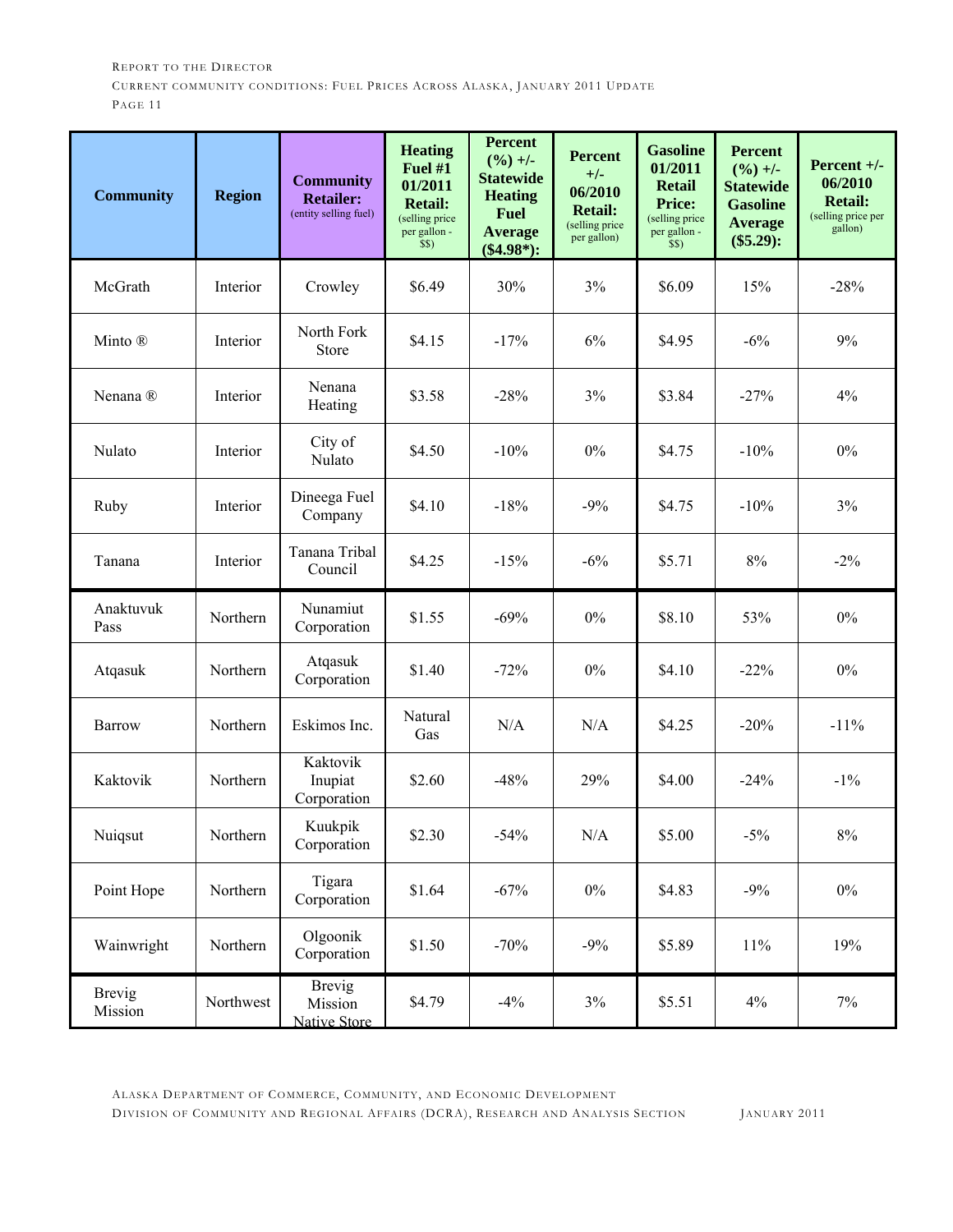| <b>Community</b> | <b>Region</b> | <b>Community</b><br><b>Retailer:</b><br>(entity selling fuel) | <b>Heating</b><br>Fuel #1<br>01/2011<br><b>Retail:</b><br>(selling price<br>per gallon -<br>\$S) | <b>Percent</b><br>$(\frac{9}{6}) +$ -<br><b>Statewide</b><br><b>Heating</b><br><b>Fuel</b><br><b>Average</b><br>$(\$4.98^*):$ | <b>Percent</b><br>$+/-$<br>06/2010<br><b>Retail:</b><br>(selling price<br>per gallon) | <b>Gasoline</b><br>01/2011<br><b>Retail</b><br><b>Price:</b><br>(selling price<br>per gallon -<br>\$\$) | <b>Percent</b><br>$(\frac{9}{6}) +/-$<br><b>Statewide</b><br><b>Gasoline</b><br><b>Average</b><br>$(\$5.29):$ | Percent $+/-$<br>06/2010<br><b>Retail:</b><br>(selling price per<br>gallon) |
|------------------|---------------|---------------------------------------------------------------|--------------------------------------------------------------------------------------------------|-------------------------------------------------------------------------------------------------------------------------------|---------------------------------------------------------------------------------------|---------------------------------------------------------------------------------------------------------|---------------------------------------------------------------------------------------------------------------|-----------------------------------------------------------------------------|
| Deering          | Northwest     | Deering IRA                                                   | \$5.20                                                                                           | 4%                                                                                                                            | 20%                                                                                   | \$5.72                                                                                                  | $8\%$                                                                                                         | 22%                                                                         |
| Gambell          | Northwest     | <b>ANICA</b><br>(Gambell<br>Native Store)                     | \$7.20                                                                                           | 45%                                                                                                                           | $-27%$                                                                                | \$7.51                                                                                                  | 42%                                                                                                           | 35%                                                                         |
| Golovin          | Northwest     | Golovin<br>Public<br>Utilities                                | \$4.55                                                                                           | $-9%$                                                                                                                         | $-7%$                                                                                 | \$4.60                                                                                                  | $-13%$                                                                                                        | $-6%$                                                                       |
| Kiana            | Northwest     | City of Kiana                                                 | \$6.18                                                                                           | 24%                                                                                                                           | 3%                                                                                    | \$6.70                                                                                                  | 27%                                                                                                           | 3%                                                                          |
| Kotzebue         | Northwest     | Crowley                                                       | \$5.13                                                                                           | 3%                                                                                                                            | 11%                                                                                   | \$5.37                                                                                                  | $1\%$                                                                                                         | 10%                                                                         |
| Koyuk            | Northwest     | Koyuk Native<br>Corporation                                   | \$5.17                                                                                           | 4%                                                                                                                            | 19%                                                                                   | \$5.69                                                                                                  | 8%                                                                                                            | 38%                                                                         |
| Noorvik          | Northwest     | Morris<br><b>Trading Post</b>                                 | \$6.00                                                                                           | 20%                                                                                                                           | 18%                                                                                   | \$6.45                                                                                                  | 22%                                                                                                           | 19%                                                                         |
| Saint Michael    | Northwest     | Saint Michael<br>Fuel<br>Company                              | \$8.06                                                                                           | 62%                                                                                                                           | $-3%$                                                                                 | \$8.00                                                                                                  | 51%                                                                                                           | $0\%$                                                                       |
| Savoonga         | Northwest     | <b>ANICA</b><br>(Savoonga<br>Native Store)                    | \$5.19                                                                                           | 4%                                                                                                                            | $0\%$                                                                                 | \$5.51                                                                                                  | 4%                                                                                                            | $0\%$                                                                       |
| Shishmaref       | Northwest     | Shishmaref<br>Native Store                                    | \$5.53                                                                                           | 11%                                                                                                                           | $-4\%$                                                                                | \$5.93                                                                                                  | 12%                                                                                                           | $8\%$                                                                       |
| Stebbins         | Northwest     | Tapraq Fuel<br>Company                                        | \$5.61                                                                                           | 13%                                                                                                                           | $-22%$                                                                                | \$5.92                                                                                                  | 12%                                                                                                           | 5%                                                                          |
| Teller           | Northwest     | <b>Teller Native</b><br><b>Fuel Business</b>                  | \$4.78                                                                                           | $-4%$                                                                                                                         | $-31%$                                                                                | \$5.19                                                                                                  | $-2\%$                                                                                                        | $-4%$                                                                       |
| Unalakleet       | Northwest     | Unalakleet<br>Native<br>Corporation                           | \$5.07                                                                                           | 2%                                                                                                                            | 5%                                                                                    | \$5.41                                                                                                  | 2%                                                                                                            | 12%                                                                         |
| Wales            | Northwest     | <b>Wales Native</b><br>Store                                  | \$7.98                                                                                           | 60%                                                                                                                           | $0\%$                                                                                 | \$7.73                                                                                                  | 46%                                                                                                           | $0\%$                                                                       |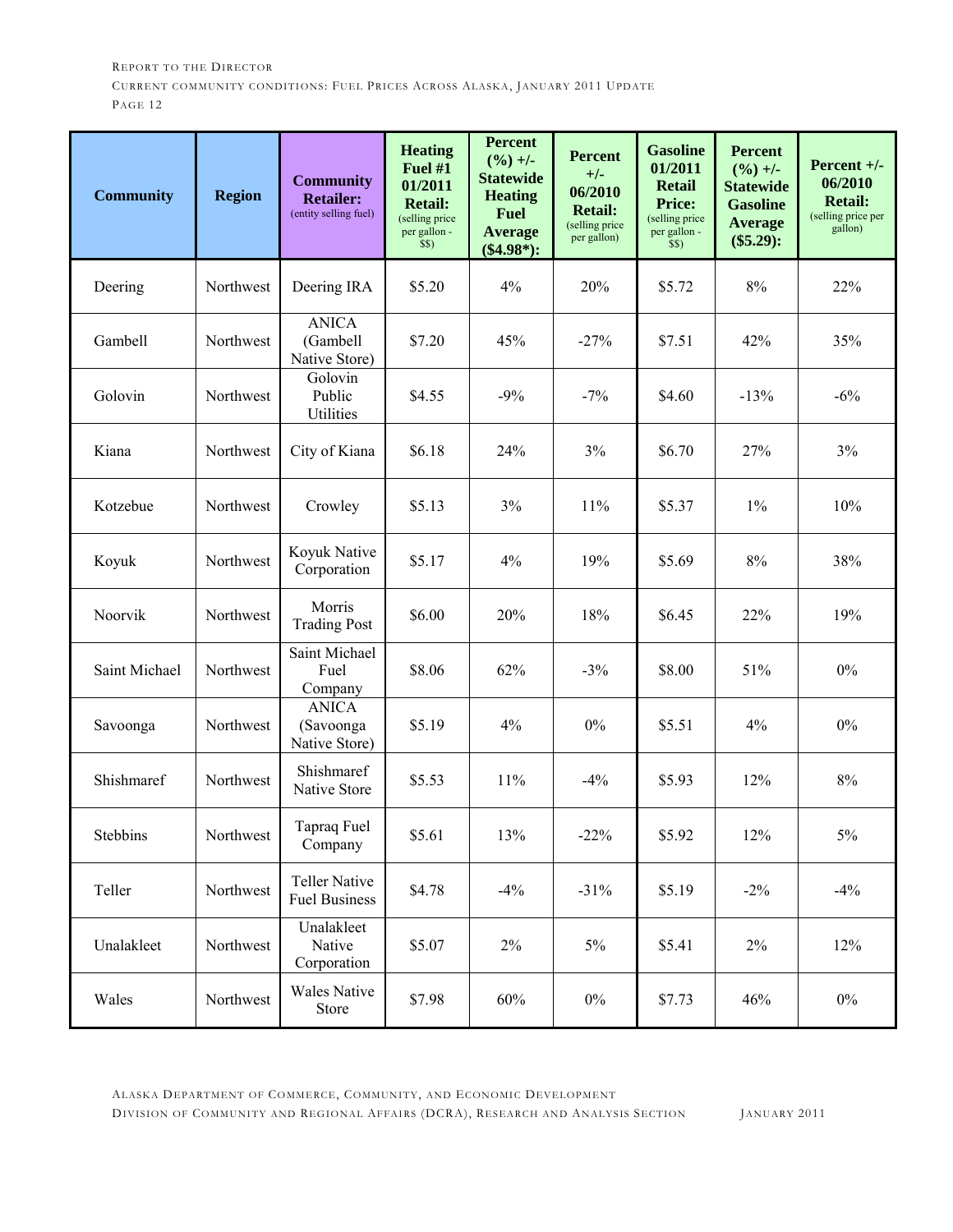| <b>Community</b>              | <b>Region</b> | <b>Community</b><br><b>Retailer:</b><br>(entity selling fuel) | <b>Heating</b><br>Fuel $#1$<br>01/2011<br><b>Retail:</b><br>(selling price<br>per gallon -<br>\$\$) | <b>Percent</b><br>$(9/0) +/-$<br><b>Statewide</b><br><b>Heating</b><br><b>Fuel</b><br><b>Average</b><br>$(\$4.98*)$ : | <b>Percent</b><br>$+/-$<br>06/2010<br><b>Retail:</b><br>(selling price<br>per gallon) | <b>Gasoline</b><br>01/2011<br><b>Retail</b><br><b>Price:</b><br>(selling price<br>per gallon -<br>\$\$) | <b>Percent</b><br>$(\frac{9}{6}) +$ /-<br><b>Statewide</b><br><b>Gasoline</b><br><b>Average</b><br>$(\$5.29):$ | Percent $+/-$<br>06/2010<br><b>Retail:</b><br>(selling price per<br>gallon) |
|-------------------------------|---------------|---------------------------------------------------------------|-----------------------------------------------------------------------------------------------------|-----------------------------------------------------------------------------------------------------------------------|---------------------------------------------------------------------------------------|---------------------------------------------------------------------------------------------------------|----------------------------------------------------------------------------------------------------------------|-----------------------------------------------------------------------------|
| White<br>Mountain             | Northwest     | White<br>Mountain<br>Native Store                             | \$4.03                                                                                              | $-19%$                                                                                                                | $-50%$                                                                                | \$4.55                                                                                                  | $-14%$                                                                                                         | 4%                                                                          |
| Angoon                        | Southeast     | Angoon Oil<br>and Gas                                         | \$4.60                                                                                              | $-8%$                                                                                                                 | 7%                                                                                    | \$4.53                                                                                                  | $-14%$                                                                                                         | $8\%$                                                                       |
| Craig                         | Southeast     | Petro Marine                                                  | \$3.59                                                                                              | $-28%$                                                                                                                | 14%                                                                                   | \$3.64                                                                                                  | $-31%$                                                                                                         | 7%                                                                          |
| Gustavus                      | Southeast     | Gustavus<br>Dray                                              | \$3.97                                                                                              | $-20%$                                                                                                                | 17%                                                                                   | \$3.87                                                                                                  | $-27%$                                                                                                         | $8\%$                                                                       |
| Hoonah                        | Southeast     | Hoonah<br>Trading                                             | \$4.39                                                                                              | $-12%$                                                                                                                | 9%                                                                                    | \$4.29                                                                                                  | $-19%$                                                                                                         | 7%                                                                          |
| Juneau                        | Southeast     | Delta West.<br>(HF) Fred<br>Meyer (Gas)                       | \$3.69                                                                                              | $-26%$                                                                                                                | 24%                                                                                   | \$3.43                                                                                                  | $-35%$                                                                                                         | 6%                                                                          |
| Kake                          | Southeast     | Kake Tribal<br>Fuel                                           | \$4.89                                                                                              | $-2\%$                                                                                                                | 19%                                                                                   | \$4.97                                                                                                  | $-6%$                                                                                                          | $8\%$                                                                       |
| Pelican                       | Southeast     | Pelican Fuel<br>Dock                                          | \$5.09                                                                                              | $2\%$                                                                                                                 | 13%                                                                                   | \$5.18                                                                                                  | $-2\%$                                                                                                         | 11%                                                                         |
| Petersburg                    | Southeast     | Petro Marine                                                  | \$3.73                                                                                              | $-25%$                                                                                                                | 17%                                                                                   | \$3.40                                                                                                  | $-36%$                                                                                                         | $-9%$                                                                       |
| Point Baker                   | Southeast     | Point Baker<br><b>Trading Post</b>                            | \$4.00                                                                                              | $-20%$                                                                                                                | $1\%$                                                                                 | \$4.10                                                                                                  | $-22%$                                                                                                         | $0\%$                                                                       |
| Thorne Bay $^\Leftrightarrow$ | Southeast     | Petro (HF)<br>Bayview<br>(Gas)                                | \$3.59                                                                                              | $-28%$                                                                                                                | 14%                                                                                   | \$3.92                                                                                                  | $-26%$                                                                                                         | 3%                                                                          |
| Wrangell                      | Southeast     | Wrangell Oil                                                  | \$4.25                                                                                              | $-15%$                                                                                                                | 35%                                                                                   | \$4.33                                                                                                  | $-18%$                                                                                                         | 5%                                                                          |
| Akutan                        | Southwest     | City of<br>Akutan                                             | \$3.16                                                                                              | $-37%$                                                                                                                | 10%                                                                                   | \$3.95                                                                                                  | $-25%$                                                                                                         | 14%                                                                         |
| Atka                          | Southwest     | Atka Native<br>Store                                          | \$6.80                                                                                              | 37%                                                                                                                   | $0\%$                                                                                 | \$6.55                                                                                                  | 24%                                                                                                            | 9%                                                                          |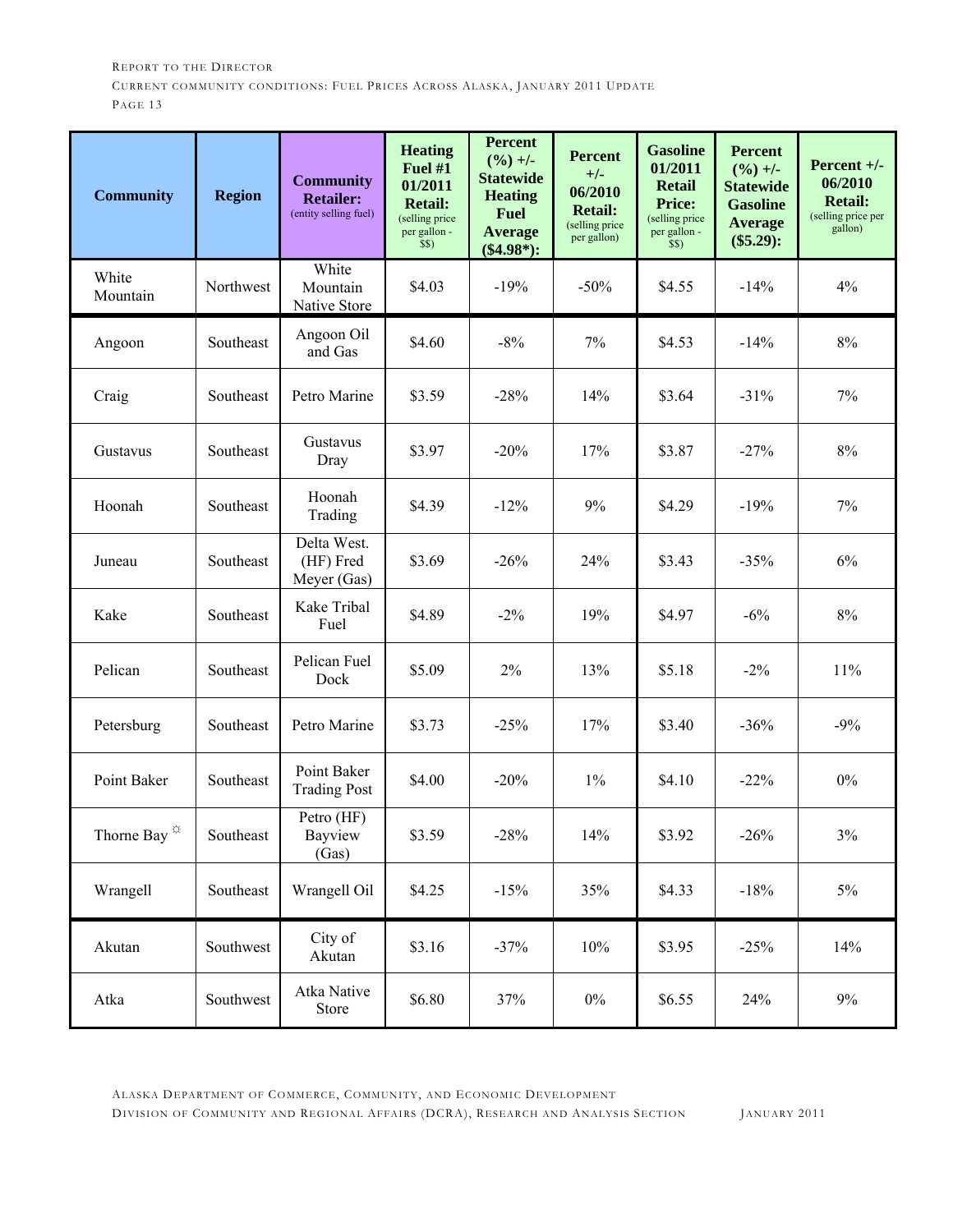| <b>Community</b> | <b>Region</b> | <b>Community</b><br><b>Retailer:</b><br>(entity selling fuel) | <b>Heating</b><br>Fuel #1<br>01/2011<br><b>Retail:</b><br>(selling price<br>per gallon -<br>\$\$) | <b>Percent</b><br>$(\frac{9}{6}) +$ -<br><b>Statewide</b><br><b>Heating</b><br><b>Fuel</b><br><b>Average</b><br>$(\$4.98^*):$ | <b>Percent</b><br>$+/-$<br>06/2010<br><b>Retail:</b><br>(selling price<br>per gallon) | <b>Gasoline</b><br>01/2011<br><b>Retail</b><br><b>Price:</b><br>(selling price<br>per gallon -<br>\$\$) | <b>Percent</b><br>$(\frac{9}{6}) +$ -<br><b>Statewide</b><br><b>Gasoline</b><br><b>Average</b><br>$(\$5.29):$ | Percent $+/-$<br>06/2010<br><b>Retail:</b><br>(selling price per<br>gallon) |
|------------------|---------------|---------------------------------------------------------------|---------------------------------------------------------------------------------------------------|-------------------------------------------------------------------------------------------------------------------------------|---------------------------------------------------------------------------------------|---------------------------------------------------------------------------------------------------------|---------------------------------------------------------------------------------------------------------------|-----------------------------------------------------------------------------|
| Chignik          | Southwest     | City of Chignik<br>(HF); Trident<br>(Gas)                     | \$3.65                                                                                            | $-27%$                                                                                                                        | 20%                                                                                   | \$3.82                                                                                                  | $-28%$                                                                                                        | $2\%$                                                                       |
| Clark's Point    | Southwest     | City of<br>Clark's Point                                      | \$6.00                                                                                            | 20%                                                                                                                           | $0\%$                                                                                 | \$6.00                                                                                                  | 13%                                                                                                           | $0\%$                                                                       |
| Dillingham       | Southwest     | Delta<br>Western                                              | \$4.67                                                                                            | $-6%$                                                                                                                         | $-18%$                                                                                | \$5.03                                                                                                  | $-5%$                                                                                                         | $-10%$                                                                      |
| King Cove        | Southwest     | Peter Pan<br>Seafood                                          | \$3.57                                                                                            | $-28%$                                                                                                                        | 3%                                                                                    | \$4.32                                                                                                  | $-18%$                                                                                                        | 10%                                                                         |
| Kokhanok         | Southwest     | Kokhanok<br>Tribal<br>Council                                 | \$6.75                                                                                            | 36%                                                                                                                           | $0\%$                                                                                 | \$7.25                                                                                                  | 37%                                                                                                           | $0\%$                                                                       |
| Nelson<br>Lagoon | Southwest     | Nelson<br>Lagoon<br>Enterprises                               | \$4.48                                                                                            | $-10%$                                                                                                                        | $0\%$                                                                                 | \$4.90                                                                                                  | $-7\%$                                                                                                        | $0\%$                                                                       |
| New<br>Stuyahok  | Southwest     | New<br>Stuyahok<br>Village Corp.                              | \$5.18                                                                                            | 4%                                                                                                                            | 2%                                                                                    | \$6.73                                                                                                  | 27%                                                                                                           | $0\%$                                                                       |
| Nondalton        | Southwest     | City of<br>Nondalton                                          | \$5.80                                                                                            | 16%                                                                                                                           | 2%                                                                                    | \$6.70                                                                                                  | 27%                                                                                                           | $-4%$                                                                       |
| Saint George     | Southwest     | Delta Fuel<br>Company                                         | \$5.56                                                                                            | 12%                                                                                                                           | $-3%$                                                                                 | \$5.94                                                                                                  | 12%                                                                                                           | $0\%$                                                                       |
| Sand Point       | Southwest     | <b>TDX Svcs</b><br>(HF); Trident<br>(Gas)                     | \$4.41                                                                                            | $-11%$                                                                                                                        | 19%                                                                                   | \$3.86                                                                                                  | $-27%$                                                                                                        | $-1\%$                                                                      |
| Togiak           | Southwest     | Togiak<br>Village<br>Corporation                              | \$4.85                                                                                            | $-3%$                                                                                                                         | $0\%$                                                                                 | \$5.21                                                                                                  | $-2\%$                                                                                                        | $0\%$                                                                       |
| Unalaska         | Southwest     | Delta<br>Western                                              | \$3.88                                                                                            | $-22%$                                                                                                                        | $-20%$                                                                                | \$3.41                                                                                                  | $-36%$                                                                                                        | $-5\%$                                                                      |
| Akiak            | Western       | Kokarmiut<br>Corporation                                      | \$5.00                                                                                            | $0\%$                                                                                                                         | $8\%$                                                                                 | \$5.90                                                                                                  | 12%                                                                                                           | $-14%$                                                                      |
| Atmautluak       | Western       | Atmautluak<br>Limited                                         | \$5.56                                                                                            | 12%                                                                                                                           | $7\%$                                                                                 | \$5.67                                                                                                  | 7%                                                                                                            | 4%                                                                          |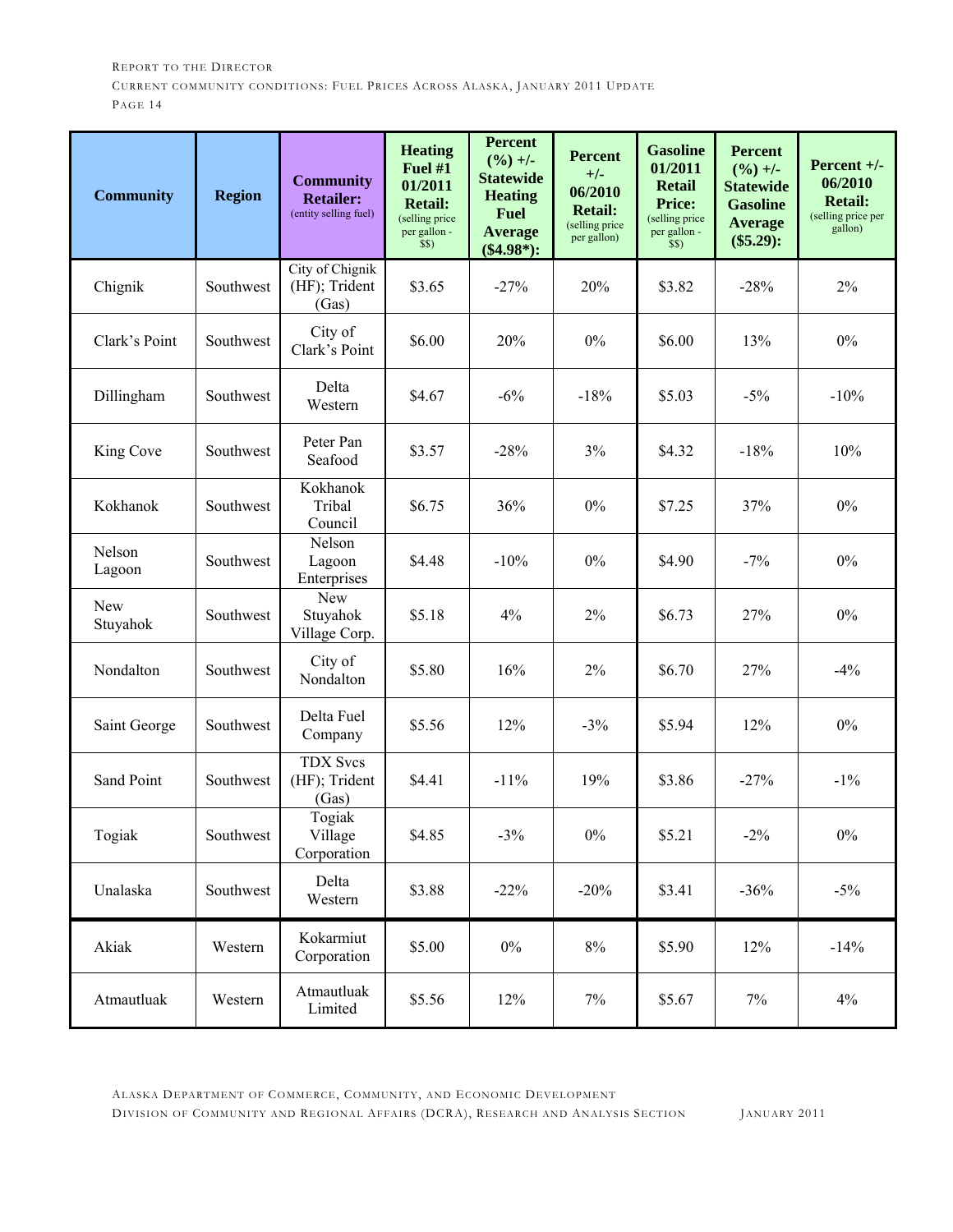| <b>Community</b>     | <b>Region</b> | <b>Community</b><br><b>Retailer:</b><br>(entity selling fuel) | <b>Heating</b><br><b>Fuel #1</b><br>01/2011<br><b>Retail:</b><br>(selling price<br>per gallon -<br>\$\$) | <b>Percent</b><br>$(\frac{9}{0}) +$ -<br><b>Statewide</b><br><b>Heating</b><br><b>Fuel</b><br><b>Average</b><br>$(\$4.98*)$ : | <b>Percent</b><br>$+/-$<br>06/2010<br><b>Retail:</b><br>(selling price<br>per gallon) | <b>Gasoline</b><br>01/2011<br><b>Retail</b><br><b>Price:</b><br>(selling price<br>per gallon -<br>\$\$) | <b>Percent</b><br>$(\frac{9}{6}) +/-$<br><b>Statewide</b><br><b>Gasoline</b><br><b>Average</b><br>$(\$5.29):$ | Percent $+/-$<br>06/2010<br><b>Retail:</b><br>(selling price per<br>gallon) |
|----------------------|---------------|---------------------------------------------------------------|----------------------------------------------------------------------------------------------------------|-------------------------------------------------------------------------------------------------------------------------------|---------------------------------------------------------------------------------------|---------------------------------------------------------------------------------------------------------|---------------------------------------------------------------------------------------------------------------|-----------------------------------------------------------------------------|
| Bethel               | Western       | Crowley                                                       | \$4.82                                                                                                   | $-3%$                                                                                                                         | $0\%$                                                                                 | \$5.34                                                                                                  | $1\%$                                                                                                         | 4%                                                                          |
| Emmonak              | Western       | Emmonak<br>Corp. Tank<br>Farm                                 | \$5.15                                                                                                   | 3%                                                                                                                            | $0\%$                                                                                 | \$5.94                                                                                                  | 12%                                                                                                           | $0\%$                                                                       |
| Goodnews<br>Bay      | Western       | Mumtram<br>Pikkai<br>Village Corp.                            | \$4.27                                                                                                   | $-14%$                                                                                                                        | 4%                                                                                    | \$5.09                                                                                                  | $-4%$                                                                                                         | 11%                                                                         |
| Hooper Bay           | Western       | Crowley<br>Marine                                             | \$6.26                                                                                                   | 26%                                                                                                                           | $-5%$                                                                                 | \$6.61                                                                                                  | 25%                                                                                                           | $-1\%$                                                                      |
| Kotlik               | Western       | Kotlik Yupik<br>Enterprises                                   | \$5.60                                                                                                   | 13%                                                                                                                           | 13%                                                                                   | \$6.22                                                                                                  | 18%                                                                                                           | 23%                                                                         |
| Kwigillingok         | Western       | <b>KWIK</b><br>Marina Inc.                                    | \$4.80                                                                                                   | $-4%$                                                                                                                         | $0\%$                                                                                 | \$5.40                                                                                                  | 2%                                                                                                            | 3%                                                                          |
| Marshall             | Western       | Maserculiq<br>Inc.                                            | \$5.50                                                                                                   | 10%                                                                                                                           | 24%                                                                                   | \$6.13                                                                                                  | 16%                                                                                                           | 17%                                                                         |
| Mountain<br>Village  | Western       | Azachorak<br>Fuel                                             | \$6.12                                                                                                   | 23%                                                                                                                           | 21%                                                                                   | \$6.23                                                                                                  | 18%                                                                                                           | $8\%$                                                                       |
| Nunapitchuk          | Western       | Nunapitchuk<br>Ltd.                                           | \$5.46                                                                                                   | 10%                                                                                                                           | 6%                                                                                    | \$5.92                                                                                                  | 12%                                                                                                           | $5\%$                                                                       |
| <b>Pilot Station</b> | Western       | <b>Pilot Station</b><br>Native<br>Corporation                 | \$5.84                                                                                                   | 17%                                                                                                                           | 19%                                                                                   | \$6.25                                                                                                  | 18%                                                                                                           | $1\%$                                                                       |
| Quinhagak            | Western       | Qanirtuuq<br>Corporation                                      | \$5.15                                                                                                   | 3%                                                                                                                            | 4%                                                                                    | \$5.77                                                                                                  | 9%                                                                                                            | $1\%$                                                                       |
| Russian<br>Mission   | Western       | Russian<br>Mission<br>Corporation                             | \$4.95                                                                                                   | $-1\%$                                                                                                                        | $-10%$                                                                                | \$5.65                                                                                                  | 7%                                                                                                            | $-6\%$                                                                      |
| Scammon<br>Bay       | Western       | Askinuk<br>Corporation                                        | \$5.90                                                                                                   | 18%                                                                                                                           | $-2\%$                                                                                | \$5.90                                                                                                  | 11%                                                                                                           | $8\%$                                                                       |
| Sleetmute            | Western       | Henry Hill<br>Store                                           | \$6.02                                                                                                   | 21%                                                                                                                           | $-1\%$                                                                                | \$6.40                                                                                                  | 21%                                                                                                           | $2\%$                                                                       |